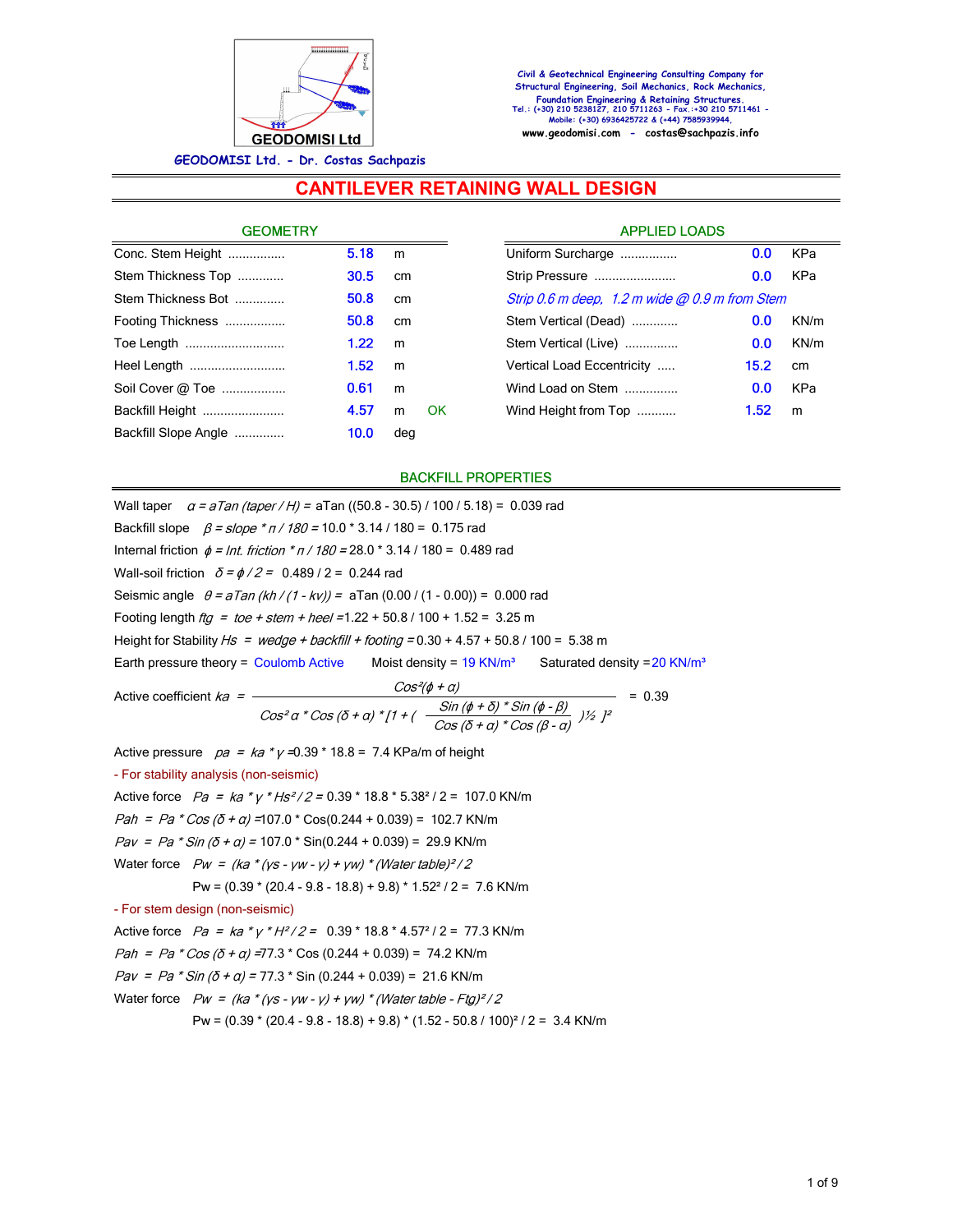

**GEODOMISI Ltd. - Dr. Costas Sachpazis**

## **CANTILEVER RETAINING WALL DESIGN**

Hor. seismic coeff.  $kh = 0.00$  Ver. seismic coeff.  $kv = 0.00$ Active seismic coeff.  $kae = \frac{Cos^{2}(\phi - a - \theta)}{Cos\theta * Cos^{2}a * Cos(\delta + a + \theta) * [1 + (\frac{Sin(\phi + \delta) * Sin(\phi - \beta - \theta)}{Cos(\delta + a + \theta) * Cos(\beta - a)})]^{2}} = 0.39$  $\frac{1}{2}$  /2 - For stability analysis (seismic) Seismic force Pae =  $kae * y * Hs^2/2 * (1 - kv) = 0.39 * 18.8 * 5.38 * (2 * (1 - 0.0) = 107.0$  KN/m Paeh = Pae \* Cos ( $\delta$  +  $\alpha$ ) = 107.0 \* Cos (0.244 + 0.039) = 102.7 KN/m  $Paev = Pae * Sin (\delta + a) = 107.0 * Sin (0.244 + 0.039) = 29.9$  KN/m Water force  $Pwe = kh * (ys - y) * (water)^2/2$ Pwe =  $0.00 * (20.4 - 18.8) * (1.52)^{2} / 2 = 0.0$  KN/m - For stem design (seismic) Seismic force Pae =  $kae * \gamma * H^2/2 = 0.39 * 18.8 * 4.57 * 12 = 77.3$  KN/m

Paeh = Pae \* Cos ( $\delta$  + a) = 77.3 \* Cos (0.244 + 0.039) = 74.2 KN/m

Paev = Pae \* Sin  $(\delta + a)$  = 77.3 \* Sin (0.244 + 0.039) = 21.6 KN/m

Water force  $Pwe = kh * (ys - y) * (water table - ftg)^2/2$ 

Pwe = 0.00 \* (20.4 - 18.8) \* (1.52 - 50.8 / 100)² / 2 = 0.0 KN/m

#### OVERTURNING CALCULATIONS (Comb. D+H+W)

- Overturning Forces Backfill = Lat factor \* Pah =  $1.0$  \* 102.7 = 102.7 KN/m Arm =  $Hs/3$  = 5.38 / 3 = 1.79 m Moment = 102.7 \* 1.79 = 184.1 KN-m/m Water table = Lat factor  $*Pw = 1.0 * 7.6 = 7.6$  KN/m Arm =  $Water table / 3 = 1.52 / 3 = 0.51 m$  Moment = 7.6 \* 0.51 = 3.9 KN-m/m Surcharge = Lat factor \* ka \* Surcharge \* Hs =  $1.0$  \* 0.38 \* 0.0 \* 5.38 = 0.0 KN/m Arm =  $Hs/2$  = 5.38 / 2 = 2.69 m Moment = 0.0 \* 2.69 = 0.0 KN-m/m Strip load =  $\sum$  Lat factor \* 2 \* Q /  $\pi$  \* [ $\beta$  - Sin  $\beta$  \* Cos (2a)] = 0.0 KN/m Arm = 2.29 m Moment = 0.0 \* 2.29 = 0.0 KN-m/m Wind load =  $WL$  factor \* Pressure \* Wind height = 1.0 \* 0.0 \* 1.52 = 0.0 KN/m Arm = Ftg + Stem - Wind height /  $2 = 50.8$  / 100 + 5.18 - 1.52 / 2 = 4.93 m Moment =0.0 \* 4.93 = 0.0 KN-m/m Backfill seismic =  $EQ$  factor  $*(Paeh - Pah) = 0.0 * (102.7 - 102.7) = 0.0$  KN/m Arm =  $0.6 * Hs = 0.6 * 5.38 = 3.23$  m Moment =  $0.0 * 3.23 = 0.0$  KN-m/m Water seismic =  $EQ$  factor  $*Pwe = 0.0 * 0.0 = 0.0$  KN/m Arm =  $Water table / 3 = 1.52 / 3 = 0.51 m$  Moment =  $0.0 * 0.51 = 0.0 kN-m/m$ Wall selfweight seismic effect not considered in calculations Wall seismic = 0 KN  $Moment = 0$  KN-m/m Hor. resultant Rh = 102.7 + 7.6 + 0.0 + 0.0 + 0.0 + 0.0 + 0.0 + 0.0 = 110.3 KN/m Overturning moment OTM =  $184.1 + 3.9 + 0.0 + 0.0 + 0.0 + 0.0 + 0.0 + 0.0 = 188.0$  KN-m/m Arm of hor. resultant =  $OTM/Rh = 188.0 / 110.3 = 1.70$  m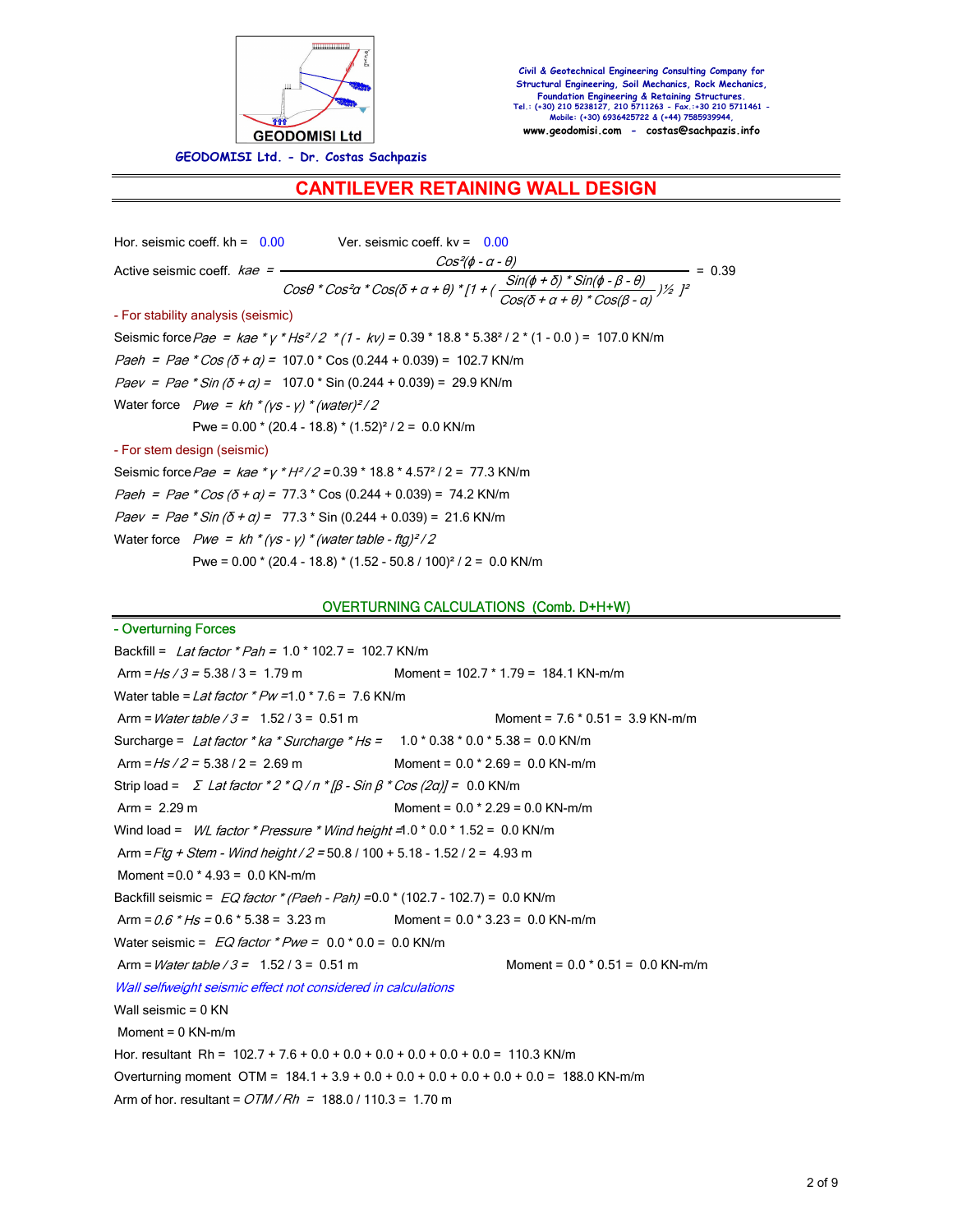

## **CANTILEVER RETAINING WALL DESIGN**

#### - Resisting Forces

Stem weight *WStem = DL factor \* Thickness \* Height \* yc*  $\pm$ .0 \* 30.5 / 100 \* 5.18 \* 24.00 = 37.9 KN/m Arm =  $Toe + Thichness / 2 = 1.22 + 30.5 / 100 / 2 = 1.37$  m Moment =  $37.9 * 1.37 = 52.0$  KN-m/m Stem taper WTaper = DL factor \*  $\Delta$ Thick \* Height / 2 \* yc = 1.0 \* (50.8 - 30.5) / 100 \* 5.18 / 2 \* 24.00 = 12.6 KN/m Arm =  $Toe + Thick + \Delta Thick * 2/3 = 1.22 + 30.5 / 100 - (50.8 - 30.5) / 100 * 2/3 = 1.59$  m Moment =12.6 \* 1.59 = 20.1 KN-m/m CMU stem at top = 0.0 KN/m Arm =  $\text{Toe} + \text{Thickness} / 2 = 1.22 + 0.0 / 100 / 2 = 0.00 \text{ m}$ Moment =  $0.0 * 0.00 = 0.0$  KN-m/m Ftg. weight  $WFig = DL$  factor \* Length \* Thickness \*  $yc = 1.0$  \* 3.25 \* 50.8 / 100 \* 24.00 = 39.6 KN/m Arm =  $Length / 2 = 3.25 / 2 = 1.62$  m Moment =  $39.6 * 1.62 = 64.3$  KN-m/m Key weight  $WKey = DL$  factor \* Depth \* Thickness \*  $yc = 1.0$  \* 30.50 / 100 \* 30.5 / 100 \* 24.00 = 2.2 KN/m Arm =  $Toe + Thichness / 2 = 1.22 + 30.5 / 100 / 2 = 1.37 m$  Moment =  $2.2 * 1.37 = 3.1$  KN-m/m Soil cover =  $DL$  factor \* Toe \* Soil cover \*  $y = 1.0$  \* 1.22 \* 0.61 \* 18.8 = 14.0 KN/m Arm =  $70e/2 = 1.22/2 = 0.61$  m Moment =  $14.0 * 0.61 = 8.5$  KN-m/m Stem wedge = DL factor \*  $\triangle$  Thick \* Height / 2 \*  $\gamma$  = 1.0 \* (50.8 - 30.5) / 100 \* 4.57 / 2 \* 18.8 = 8.7 KN/m Arm =  $Toe + Thick - \Delta Thick / 3 = 1.22 + 50.8 / 100 - (50.8 - 30.5) / 100 / 3 = 1.66$  m Moment =8.7 \* 1.66 = 14.5 KN-m/m Backfill weight = DL factor \* Heel \* Height \*  $\gamma$  =1.0 \* 1.52 \* 4.57 \* 18.8 = 130.6 KN/m Arm =  $Ftg - Heel / 2 = 3.25 - 1.52 / 2 = 2.49$  m Moment = 130.6 \* 2.49 = 324.9 KN-m/m Backfill slope =  $DL$  factor \* (Heel +  $\triangle Thick$ ) \* Wedge / 2 \*  $y =$  $= 1.0 * (1.5 + (50.8 - 30.5) / 100) * 0.30 / 2 * 18.8 = 4.9$  KN/m Arm = ftg - (Heel +  $\triangle Thick$ ) / 3 = 3.25 - (1.52 + (50.8 - 30.5) / 100) / 3 = 2.67 m Moment =4.9 \* 2.67 = 13.0 KN-m/m Water = *DL factor \* Heel \* (Water - Ftg) \* (ys - y)* =  $1.0$  \* 1.52 \* (1.52 - 50.8 / 100) \* (20.4 - 18.8) = 2.5 KN/m Arm =  $Fig - Heel / 2 = 3.25 - 1.52 / 2 = 2.49$  m Moment =  $2.5 * 2.49 = 6.1$  KN-m/m Seismic Pae-Pa =  $EQ$  factor  $*(Paev - Pav) = 0.0 * (29.9 - 29.9) = 0.0$  KN/m Arm  $=$  Footing length  $=$  3.25 m Moment =  $0.0 \times 3.25 = 0.0 \text{ KN-m/m}$ Backfill Pav = Lat factor \* Pav =  $1.0$  \* 29.9 = 29.9 KN/m Arm = Footing length = 3.25 m Moment = 29.9 \* 3.25 = 97.2 KN-m/m Concentrated =  $DL$  factor \* Ver load + LL factor \* Ver load =  $1.0$  \* 0.0 + 0.0 \* 0.0 = 0.0 KN/m Arm =  $Toe + Stem - Ecc = 1.22 + (30.5 - 15.2) / 100 = 1.37$  m Moment =0.0 \* 1.37 = 0.0 KN-m/m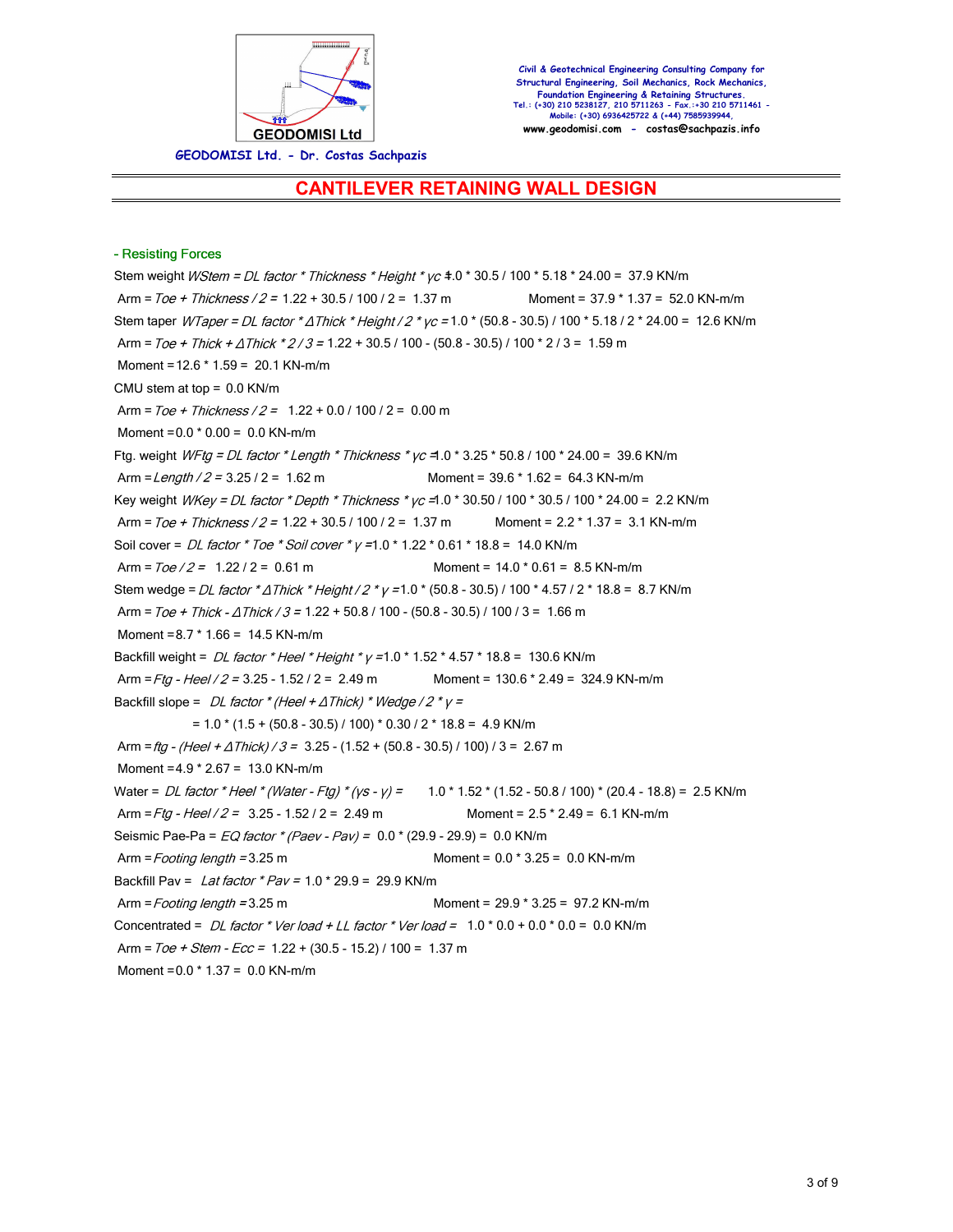

**GEODOMISI Ltd. - Dr. Costas Sachpazis**

## **CANTILEVER RETAINING WALL DESIGN**

Surcharge = Srch factor \* (Heel +  $\triangle Thick$ ) \* Surcharge =  $1.0$  \* (1.5 + (50.8 - 30.5) / 100) \* 0.0 = 0.0 KN/m Arm = ftg - (Heel +  $\triangle Thick$ ) / 2 = 3.25 - (1.52 + (50.8 - 30.5) / 100) / 2 = 2.39 m Moment =0.0 \* 2.39 = 0.0 KN-m/m Strip = Strip factor \* Surcharge \* Heel =  $1.0$  \*  $0.0$  \*  $1.52$  =  $0.0$  KN/m Arm =  $Footing - Heel / 2 = 3.25 - 1.52 / 2 = 2.49$  m Moment =  $0.0 * 2.49 = 0.0$  KN-m/m Buoyancy = DL factor \* yw \* Water table \* Ftg =  $1.0$  \* 9.8 \* 1.52 \* 3.25 = -48.4 KN/m Arm = Footing / 2 = 3.25 / 2 = 1.62 m Moment = -48.4 \* 1.62 = -78.7 KN-m/m Ver. resultant  $Rv = \Sigma$  Vertical forces = 234.5 KN/m Resisting moment RM =  $\Sigma$  Moments = 525.1 KN-m/m Arm of ver. resultant =  $RM/Rv = 525.1 / 234.5 = 2.24$  m Overturning ratio =  $RM/OTM$  = 525.1 / 188.0 = 2.79 > 1.50 OK





### SOIL BEARING PRESSURES (Comb. D+H+W)

Eccentricity =  $\frac{Ftg}{G}$  -  $\frac{RM \cdot OTM}{R}$  =  $\frac{3.25}{R}$ .<u>25</u> - <u>525.1 - 188.0</u><br>2 - 234.5  $\frac{11 \times 10000}{234.5}$  = 0.19 m Bearing length =  $Min$  (Ftg, 3 \* (Ftg / 2 - Ecc)) = Min (3.25, 3 \* (3.25 / 2 - 0.19)) = 3.25 m Toe bearing =  $\frac{RV}{R}$  +  $\frac{6*RV*Ecc}{R}$  =  $\frac{234.5}{R}$  $\frac{234.5}{3.25}$  +  $\frac{6 * 234.5 * 0.19}{3.25^2}$  $\frac{3.325^{2}}{2.25^{2}}$  = 97.0 KN/m<sup>2</sup> < 191.6 KN/m<sup>3</sup>K Heel bearing =  $\frac{RV}{R}$  -  $\frac{6*RV*Ecc}{R}$  =  $\frac{234.5}{R}$  $\frac{234.5}{3.25}$  -  $\frac{6 * 234.5 * 0.19}{3.25^2}$  $\frac{3.25^2}{3.25^2} = 47.3 \text{ KN/m}^2$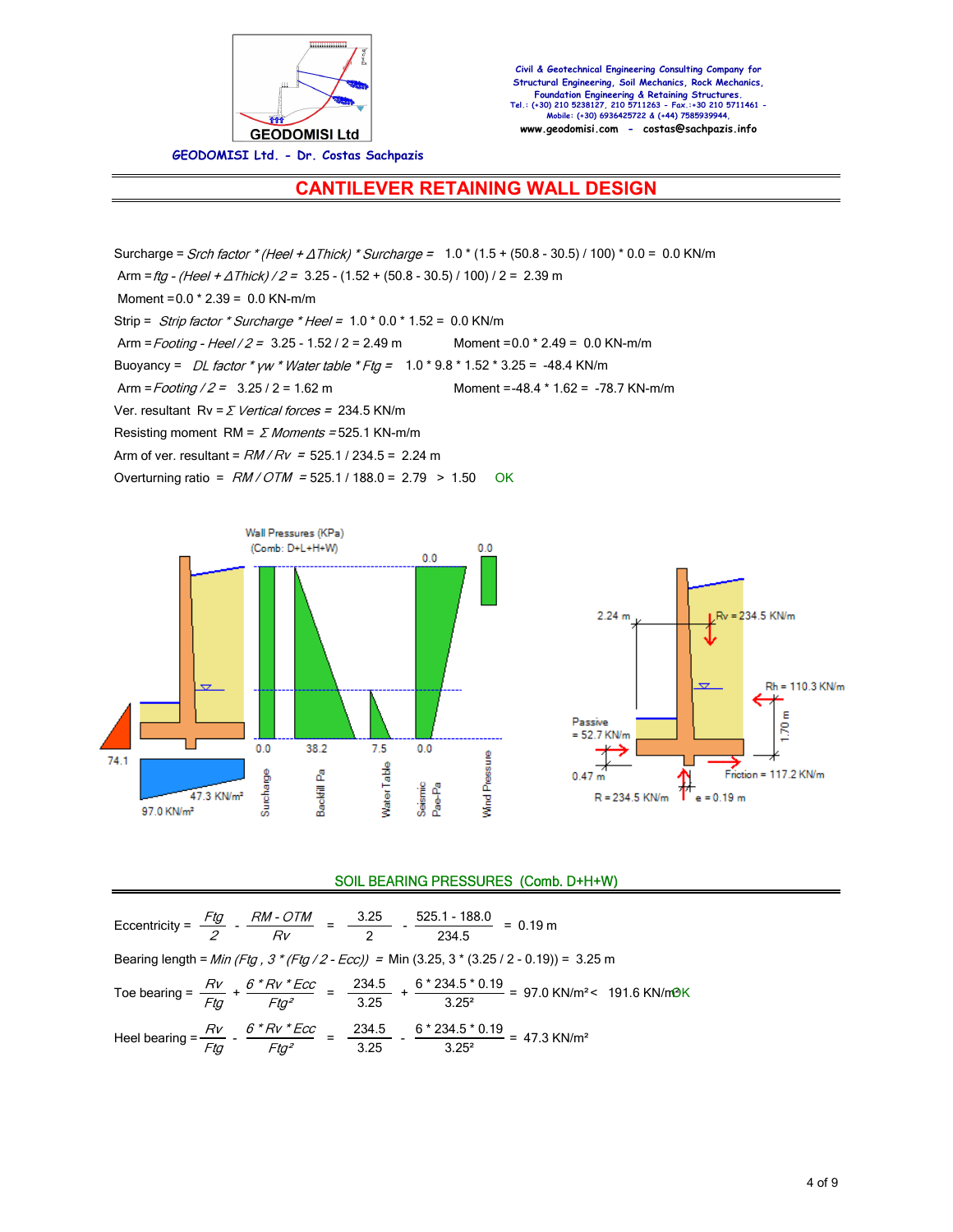

### **CANTILEVER RETAINING WALL DESIGN**

#### SLIDING CALCULATIONS (Comb. D+H+W)

Passive coefficient  $kp = 1 / ka = 1 / 0.36 = 2.77$  KN/m<sup>2</sup> Passive depth  $Dp = Soil cover + Fta + Key - Neglect depth = 0.61 + (50.8 + 30.5) / 100 - 0.00 = 1.42 m$ Passive pressure top =  $kp * y * Neglect depth = 2.77 * 18.8 * 0.00 = 0.00 KN/m<sup>2</sup>$ Passive pressure bot =  $kp * y * (Dp + Neglect depth) = 2.77 * 18.8 * (1.42 + 0.00) = 74.10 K N/m^2$ Passive force = (Pressure top + Pressure bot) /  $2 * Dp = (0.00 + 74.10)$  /  $2 * 1.42 = 52.7$  KN/m Friction force =  $Max (0, RV * Friction coeff.) = Max (0, 234.5 * 0.50) = 117.2 KN/m$ Sliding ratio =  $(Passive + Friction) / Rh = (52.7 + 117.2) / 110.3 = 1.54 > 1.50$  OK

#### STEM DESIGN (Comb. 0.9D+1.6H+E)

Backfill = Lat factor  $*$  Pah = 1.6  $*$  73.7 = 118.7 KN/m Arm =  $Hb/3$  = 4.57 / 3 = 1.52 m Moment = 118.7 \* 1.52 = 180.8 KN-m/m Water table = Lat factor  $*Pw = 1.6 * 3.3 = 5.4$  KN/m Arm = (Water table - Ftg) / 3 = (1.52 - 50.8 / 100) / 3 = 0.34 m Moment = 5.4 \* 0.34 = 2.7 KN-m/m Surcharge = Lat factor \* ka \* Surcharge \* Hb =  $1.6$  \* 0.38 \* 0.0 \* 4.57 = 0.0 KN/m Arm =  $Hb/2$  = 4.57 / 2 = 2.29 m Moment = 0.0 \* 2.29 = 0.0 KN-m/m Strip load =  $\sum$  Lat factor \* 2 \* Q /  $\pi$  \*  $\beta$  - Sin  $\beta$  \* Cos (2a)] = 0.0 KN/m Arm = 2.29 m Moment = 0.0 \* 2.29 = 0.0 KN-m/m Wind load =  $WL$  factor \* Pressure \* Wind height =  $0.0$  \*  $0.0$  \*  $1.52 = 0.0$  KN/m Arm =  $Stem$  - Wind height / 2 = 5.18 - 1.52 / 2 = 4.42 m Moment = 0.0 \* 4.42 = 0.0 KN-m/m Backfill seismic =  $EQ$  factor  $*(Paeh - Pah) = 1.0 * (74.2 - 74.2) = 0.0$  KN/m Arm =  $0.6$  \*  $Hb$  =  $0.6$  \*  $4.57$  =  $2.74$  m Moment =  $0.0$  \*  $2.74$  =  $0.0$  KN-m/m Water seismic =  $EQ$  factor  $*Pwe = 1.0 * 0.0 = 0.0$  KN/m Arm = (Water table - Ftg) / 3 = (1.52 - 50.8 / 100) / 3 = 0.34 m Moment =  $0.0 * 0.34 = 0.0$  KN-m/m Max. shear =  $118.7 + 5.4 + 0.0 + 0.0 + 0.0 + 0.0 + 0.0 = 124.1$  KN/m Shear at critical section = Max shear - Max shear / Hb \* d = 124.1 - 124.1 / 4.57 \* 42.9 / 100 = 112.4 KN/m Max. moment =  $180.8 + 2.7 + 0.0 + 0.0 + 0.0 + 0.0 + 0.0 = 183.6$  KN-m/m Shear strength  $\varphi Vn = \varphi * 0.17 * (f c)/\chi * 10 * d$ φ Vn = 0.75 \* 0.17 \* (28)½ \* 10 \* 42.9 = 280.9 KN/m > 112.4 KN/m OK Use D20 @ 20.0 cm As = 15.71 cm<sup>2</sup>/m  $\rho = As/b d = 15.71 / (100 * 44.7) = 0.0035$ Bending strength  $\varphi$  Mn =  $\varphi$  \*  $d^{2*}$  fc \*  $q$  \* (1 - 0.59 \* q) ACI 10.2.7 φ Mn = 0.90 \* 44.7° \* 27.6 \* 0.053 \* (1 - 0.59 \* 0.053) = 253.3 KN-m/m > 183.6 KN-m/m OK Hooked  $Ldh = 0.24 * fy / (fc)/2 * db * 0.7 = 0.24 * 413.7 / (27.6)/2 * 2.00 * 0.7 * 0.72 = 19.2$  cm ACI 12.5 Dev. length at footing =  $Fig - Cover = 50.8 - 7.6 = 43.2$  cm > 19.2 cm OK As min = Min (Max ((1.4 / fy, 0.25 \*  $\sqrt{r}$  / fy) \* b \* d), 1.33 \* As req) ACI 10.5  $=$  Min (Max ((1.4 / 414, 0.25  $*$  (27.6) $\frac{1}{2}$  / 414)  $*$  100  $*$  44.7, 1.33  $*$  11.3) = 15.0 cm<sup>2</sup>/m Min. steel area ratio =  $As min / As = 15.04 / 15.71 = 0.96 < 1.0$  OK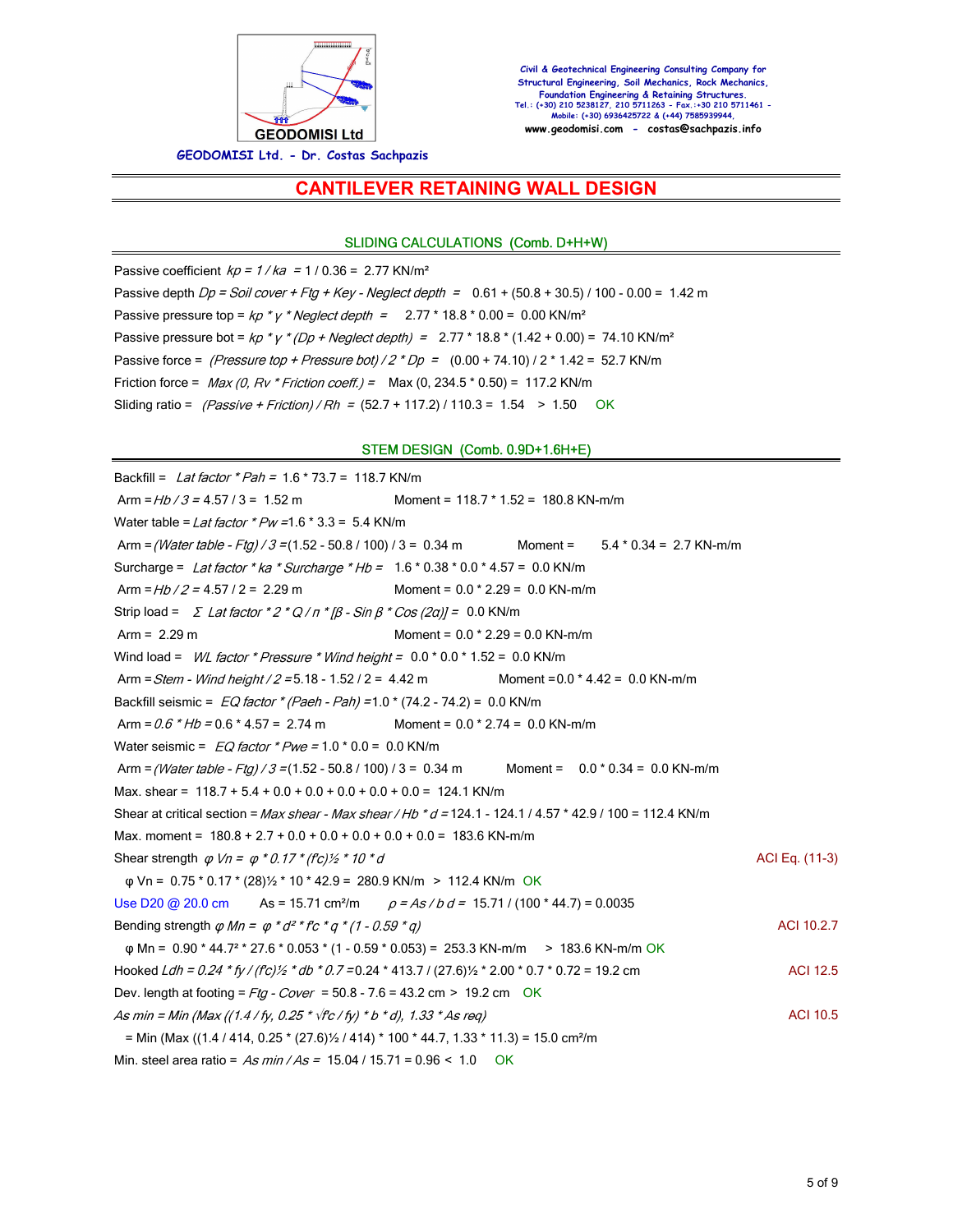

## **CANTILEVER RETAINING WALL DESIGN**



### HEEL DESIGN (Comb. 1.4D)

Bearing force = 0.0 KN/m (Neglect bearing pressure for heel design) Arm = (Bearing 1 \* Heel<sup>2</sup> / 2 + (Bearing 2 - Bearing 1) \* Heel<sup>2</sup> / 6) / Force  $=$  (164.4  $*$  1.52<sup>2</sup> / 2 + (93.0 - 164.4)  $*$  1.52<sup>2</sup> / 6) / 0.0 = 0.83 m Moment =  $0.0 * 0.83 = 0.0$  KN-m/m Concrete weight =  $DL$  factor \* Thick \* Heel \* yc = 1.4 \* 50.8 / 100 \* 1.52 \* 24.00 = 25.9 KN/m  $\text{Arm} = \frac{Hee}{2} = 1.52 / 2 = 0.76 \text{ m}$  Moment = 25.9 \* 0.76 = 19.7 KN-m/m Backfill weight =  $DL$  factor \* Heel \* Height \*  $y = 1.4$  \* 1.52 \* 4.57 \* 18.8 = 182.8 KN/m  $\text{Arm} = \frac{Hee}{2} = 1.52 / 2 = 0.76 \text{ m}$  Moment = 182.8 \* 0.76 = 139.0 KN-m/m Backfill slope =  $DL$  factor \* (Heel +  $\triangle Thick$ ) \* Wedge / 2 \*  $y =$  $= 1.4 * (1.5 + (50.8 - 30.5) / 100) * 0.30 / 2 * 18.8 = 6.8$  KN/m Arm =  $Heel$  \*  $2/3$  = 1.52 \*  $2/3$  = 1.01 m Moment = 6.8 \* 1.01 = 6.9 KN-m/m Water = DL factor \* Heel \* Water table \*  $(ys - y) = 1.4 * 1.52 * 1.52 * (20.4 - 18.8) = 3.4$  KN/m  $\text{Arm} = \frac{Hee}{2} = 1.52 / 2 = 0.76 \text{ m}$  Moment = 3.4 \* 0.76 = 2.6 KN-m/m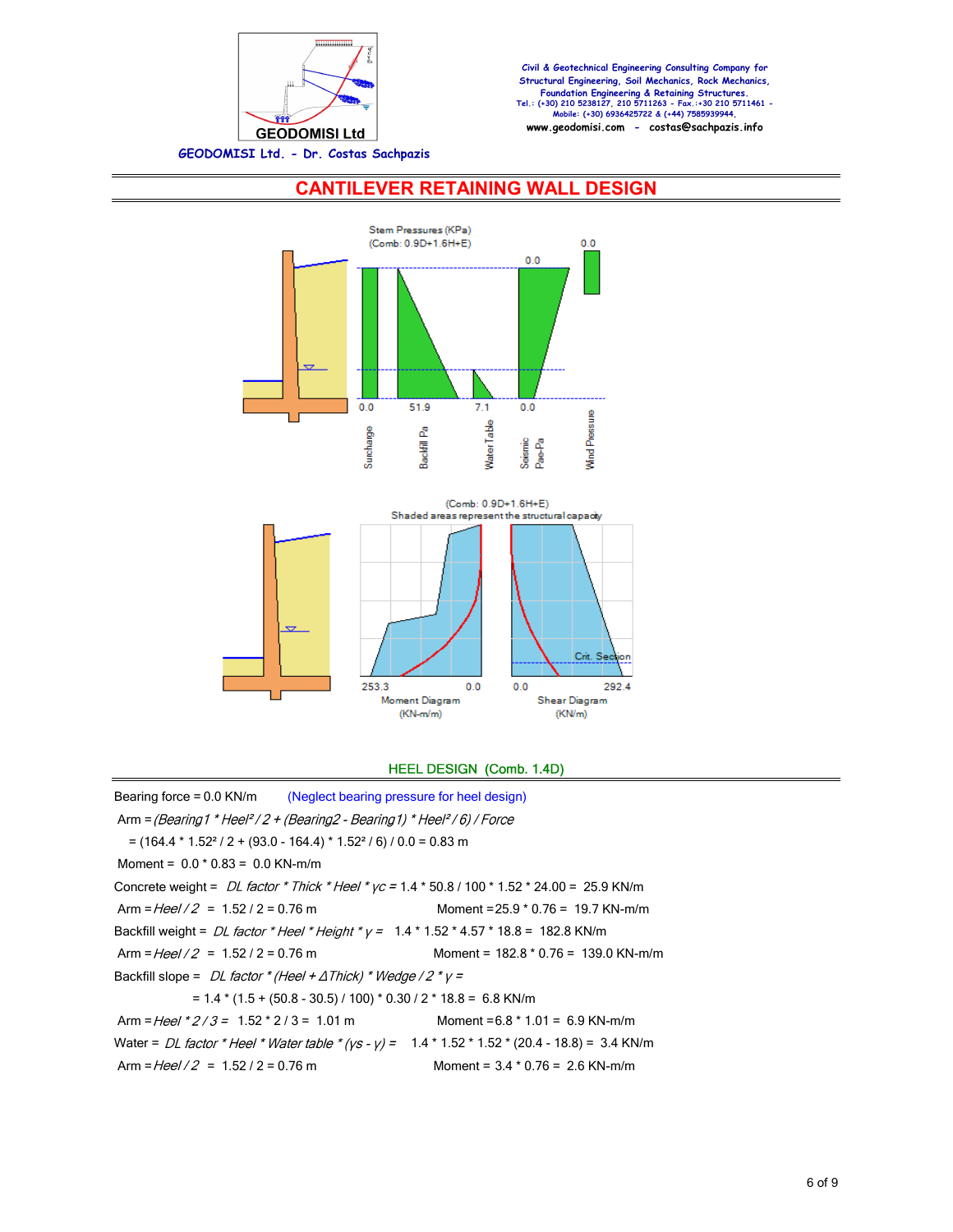

**GEODOMISI Ltd. - Dr. Costas Sachpazis**

## **CANTILEVER RETAINING WALL DESIGN**

Surcharge = Srch factor \* (Heel +  $\triangle Thick$ ) \* Surcharge =  $1.4$  \* (1.5 + (50.8 - 30.5) / 100) \* 0.0 = 0.0 KN/m Arm =  $Heel / 2 = 1.52 / 2 = 0.76$  m Moment =  $0.0 * 0.76 = 0.0$  KN-m/m Strip =  $Strip$  factor \* Surcharge \* Width =  $1.4$  \* 0.0 \* 1.22 = 0.0 KN/m Arm = Distance -  $\triangle$ Stem + Width / 2 = 0.91 - (50.8 - 30.5) / 100 + 1.22 / 2 = 0.76 m Moment = 0.0 \* 0.76 = 0.0 KN-m/m Max. Shear Vu =  $-0.0 + 25.9 + 182.8 + 6.8 + 3.4 + 0.0 + 0.0 = 219.0$  KN/m Max. Moment Mu = -0.0 + 19.7 + 139.0 + 6.9 + 2.6 + 0.0 + 0.0 = 168.2 KN/m Shear strength  $\varphi Vn = \varphi * 0.17 * (f c)/\chi * 10 * d$ φ Vn = 0.75 \* 0.17 \* (28)½ \* 10 \* 44.7 = 292.4 KN/m > Vu = 219.0 KN/mOK Use D20 @ 20.0 cm As = 15.71 cm<sup>2</sup>/m  $\rho = As/b d = 15.71 / (100 * 44.7) = 0.0035$ Bending strength  $\varphi$  Mn =  $\varphi$  \*  $d^2$  \* fc \*  $q$  \* (1 - 0.59 \* q) ACI 10.2.7 φ Mn = 0.90 \* 44.7° \* 27.6 \* 0.053 \* (1 - 0.59 \* 0.053) = 253.3 KN-m/m > Mu = 168.2 KN-m/n0K Cover factor = Min (2.5, (Cover + db/2, Spacing / 2) / db) = Min (2.5, (5.1 + 2.00 / 2, 20.0 / 2) / 2.00) = 2.5 Straight  $Ld = f\frac{V}{1.1}/f'cV'_{2} * Size * Location / Cover * db$  (12-1)  $= 413.7 / 1.1 / (28)$ % \* 0.8 \* 1.3 / 2.5 \* 2.00 \* 0.66 = 59.5 cm Hooked Ldh =  $0.24$  \* fy / (fc)  $\frac{1}{2}$  \* db \* 0.7 = 0.24 \* 413.7 / (27.6)  $\frac{1}{2}$  \* 2.00 \* 0.7 \* 0.66 = 26.4 cm ACI 12.5 Dev. length at toe side =  $Ftg - Heel - Cover = (3.25 - 1.52) * 100 - 5.1 = 167.7$  cm 59.5 cm OK Dev. length at heel side = Heel - Cover =  $1.52 * 100 - 5.1 = 146.9$  en 59.5 cm OK As min = Min (Max ((1.4 / fy, 0.25 \*  $\sqrt{r}$  / fy) \* b \* d), 1.33 \* As req) ACI 10.5  $=$  Min (Max ((1.4 / 414, 0.25  $*(27.6)\frac{1}{2}$  / 414)  $*$  100  $*$  44.7, 1.33  $*$  6.6) = 13.8 cm<sup>2</sup>/m Min. steel area ratio =  $As min / As = 13.75 / 15.71 = 0.88 < 1.0$  OK

TOE DESIGN (Comb. 1.2D+1.6(L+H))

| Bearing force = <i>(Bearing1 + Bearing2) / 2 * Toe =</i> (151.9 + 105.6) / 2 * 1.22 = 157.1 KN/m                 |                                      |                |
|------------------------------------------------------------------------------------------------------------------|--------------------------------------|----------------|
| Arm = (Bearing 1 $*$ Toe <sup>2</sup> /2 + (Bearing 2 - Bearing 1) $*$ Toe <sup>2</sup> /3) / Force              |                                      |                |
| $=$ (105.6 $*$ 1.22 <sup>2</sup> / 2 + (151.9 - 105.6) $*$ 1.22 <sup>2</sup> / 3) / 157.1 = 0.65 m               |                                      |                |
| Moment = $157.1 * 0.65 = 101.5$ KN-m/m                                                                           |                                      |                |
| Water Buoyancy = DL factor * yw * Water table * Toe = 1.2 * 9.8 * 1.52 * 1.22 = 21.8 KN/m                        |                                      |                |
| Arm = $\frac{70e}{2}$ = 1.22 / 2 = 0.61 m                                                                        | Moment = $21.8 * 0.61 = 13.3$ KN-m/m |                |
| Concrete weight = $DL$ factor * Thick * Toe * $yc = 1.2$ * 50.8 / 100 * 1.22 * 24.00 = 17.8 KN/m                 |                                      |                |
| Arm = $\frac{7}{e^2}$ = 1.22 / 2 = 0.61 m                                                                        | Moment = $17.8 * 0.61 = 10.9$ KN-m/m |                |
| Soil cover = <i>DL factor * Toe * Height * y =</i> 1.2 * 1.22 * 12.59 * 18.8 = 16.8 KN/m                         |                                      |                |
| Arm = $Toe/2 = 1.22/2 = 0.61$ m                                                                                  | Moment = $16.8 * 0.61 = 10.2$ KN-m/m |                |
| Max. Shear Vu = $157.1 + 21.8 - 17.8 - 16.8 = 144.3$ KN/m                                                        |                                      |                |
| Shear at crit. section Vu = Max shear * (Toe - d) / Toe = 144.3 * (1.22 - 42.4 / 100) / 1.22 = 94.1 KN/m         |                                      |                |
| Max. Moment Mu = $101.5 + 13.3 - 10.9 - 10.2 = 93.7$ KN/m                                                        |                                      |                |
| Shear strength $\varphi$ Vn = $\varphi$ * 0.17 * (f'c) 1/2 * 10 * d                                              |                                      | ACI Eq. (11-3) |
| $\varphi$ Vn = 0.75 $*$ 0.17 $*$ (28) $\frac{1}{2}$ $*$ 10 $*$ 42.4 = 277.3 KN/m > Vu = 94.1 KN/m OK             |                                      |                |
| Use D16 @ 20.0 cm As = 10.06 cm <sup>2</sup> /m $\rho = As/b d = 10.06 / (100 * 42.4) = 0.0024$                  |                                      |                |
| Bending strength $\varphi$ <i>Mn</i> = $\varphi$ * $d^2$ * $f$ <i>c</i> * $q$ * $(1 - 0.59 \cdot q)$             |                                      | ACI 10.2.7     |
| $\varphi$ Mn = 0.90 * 42.4 <sup>2</sup> * 27.6 * 0.036 * (1 - 0.59 * 0.036) = 155.6 KN-m/m > Mu = 93.7 KN-m/m OK |                                      |                |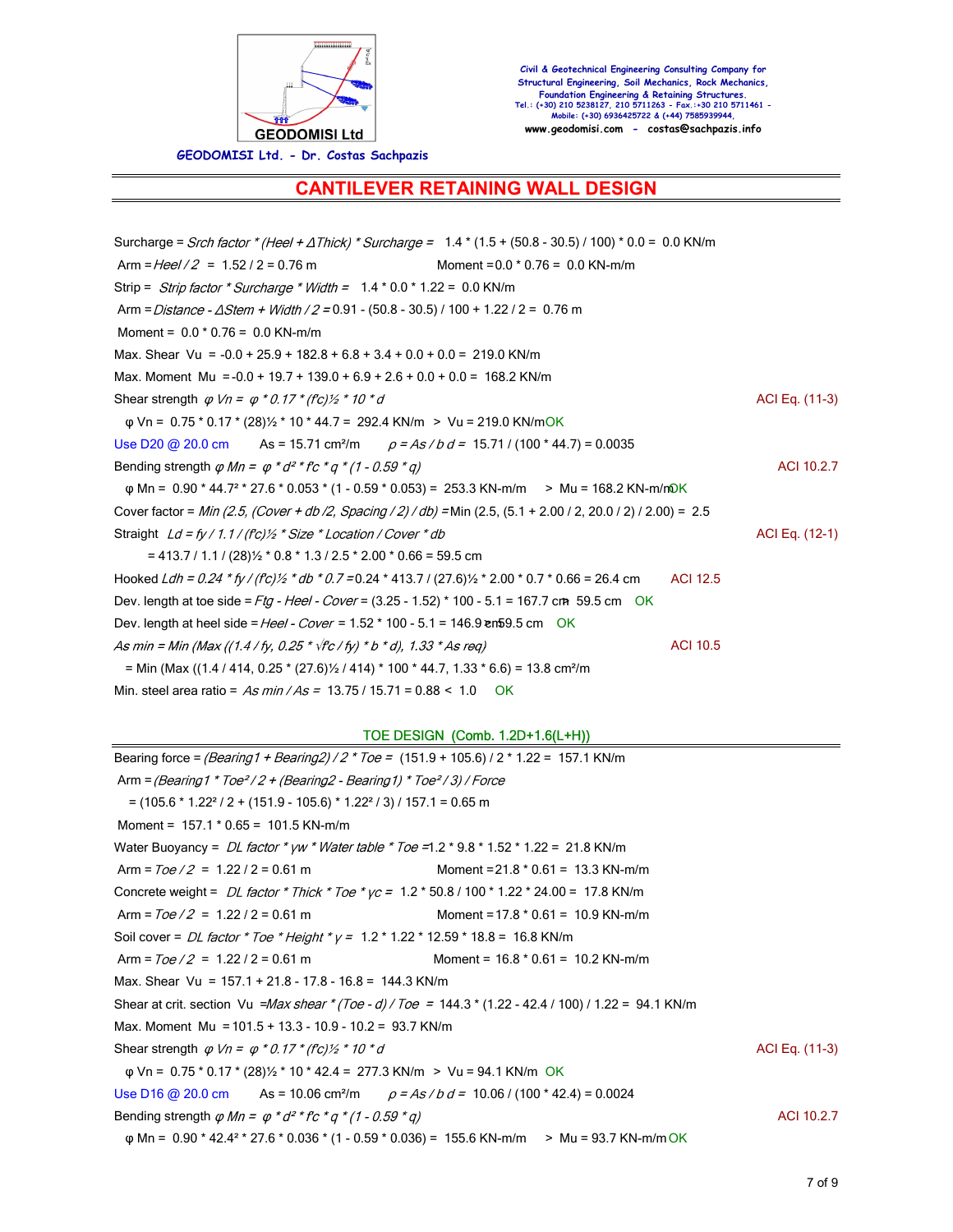

# **CANTILEVER RETAINING WALL DESIGN**

| Cover factor = Min (2.5, (Cover + db /2, Spacing / 2) / db) = Min (2.5, (7.6 + 1.60 / 2, 20.0 / 2) / 1.60) = 2.5           |                  |
|----------------------------------------------------------------------------------------------------------------------------|------------------|
| Straight $Ld = fy / 1.1 / (fc)/2 * Size * Location / Cover * db$                                                           | ACI Eq. (12-1)   |
| $= 413.7 / 1.1 / (28)$ <sup>'</sup> / <sub>2</sub> * 0.8 * 1.0 / 2.5 * 1.60 * 0.60 = 36.7 cm                               |                  |
| Hooked Ldh = 0.24 * fy / (fc) $\frac{1}{2}$ * db * 0.7 = 0.24 * 413.7 / (27.6) $\frac{1}{2}$ * 1.60 * 0.7 * 0.60 = 21.2 cm | <b>ACI 12.5</b>  |
| Dev. length at heel side Ftg - Toe - Cover = (3.25 - 1.22) * 100 - 7.6 = 195.2 cm 36.7 cm OK                               |                  |
| Dev. length at toe side = $Toe - Cover = 1.22 * 100 - 7.6 = 114.4$ en 36.7 cm OK                                           |                  |
| As min = Min (Max ((1.4 / fy, 0.25 * $\sqrt{r}c$ / fy) * b * d), 1.33 * As req)                                            | <b>ACI 10.5</b>  |
| = Min (Max ((1.4 / 414, 0.25 * (27.6) 1/2 / 414) * 100 * 42.4, 1.33 * 5.8) = 8.0 cm <sup>2</sup> /m                        |                  |
| Min. steel                                                                                                                 |                  |
| D16 @ 31 cm<br>D20 @ 40 cn<br>D20 @ 40 cm<br>2.13 m<br>D20 @ 20 cm                                                         |                  |
| D16 @ 20 cm<br>$\Box$ D12 @ 31 cm (typ)                                                                                    |                  |
| <b>SECTION</b>                                                                                                             | <b>ELEVATION</b> |
| SHEAR KEY DESIGN (Comb. 0.9D+1.6H+E)                                                                                       |                  |
| Shear key depth = $30.5$ cm<br>Shear key thickness = $30.5$ cm                                                             |                  |
| Passive force = Lat factor * (Passive1 + Passive2) / 2 * Key = 1.6 * (74.1 + 58.2) / 2 * 30.5 / 100 = 32.3 KN/m            |                  |
| Shear at crit. section Vu = Max shear * (Key - d) / Key = 32.3 * (30.5 - 22.1) / 30.5 = 8.9 KN/m                           |                  |
| Arm = (Passive1 * Key <sup>2</sup> /2 + (Passive2 - Passive1) * Key <sup>2</sup> /3) / Force                               |                  |
| $=$ (58.2 $*$ 30.50 <sup>2</sup> / 2 + (74.1 - 58.2) $*$ 30.50 <sup>2</sup> / 3) / 32.3 = 0.10 m                           |                  |
| Max. moment Mu = $32.3 * 0.10 = 3.2$ KN-m/m                                                                                |                  |
| Shear strength $\varphi$ Vn = $\varphi$ * 0.17 * (fc) 1/2 * 10 * d                                                         | ACI Eq. (11-3)   |
| $\varphi$ Vn = 0.75 $*$ 0.17 $*$ (28) $\frac{1}{2}$ $*$ 10 $*$ 22.1 = 144.4 KN/m > Vu = 8.9 KN/m<br><b>OK</b>              |                  |
| Use D16 @ 30.5 cm<br>$As = 6.60 \text{ cm}^2/m$<br>$\rho$ = As / b d = 6.60 / (100 * 22.1) = 0.0030                        |                  |

Bending strength  $\varphi$  Mn =  $\varphi$  \*  $d^{2*}$  fc \*  $q$  \* (1 - 0.59 \* q)

φ Mn = 0.90 \* 22.1° \* 27.6 \* 0.045 \* (1 - 0.59 \* 0.045) = 52.8 KN-m/m > Mu = 3.2 KN-m/m OK

ACI 10.2.7